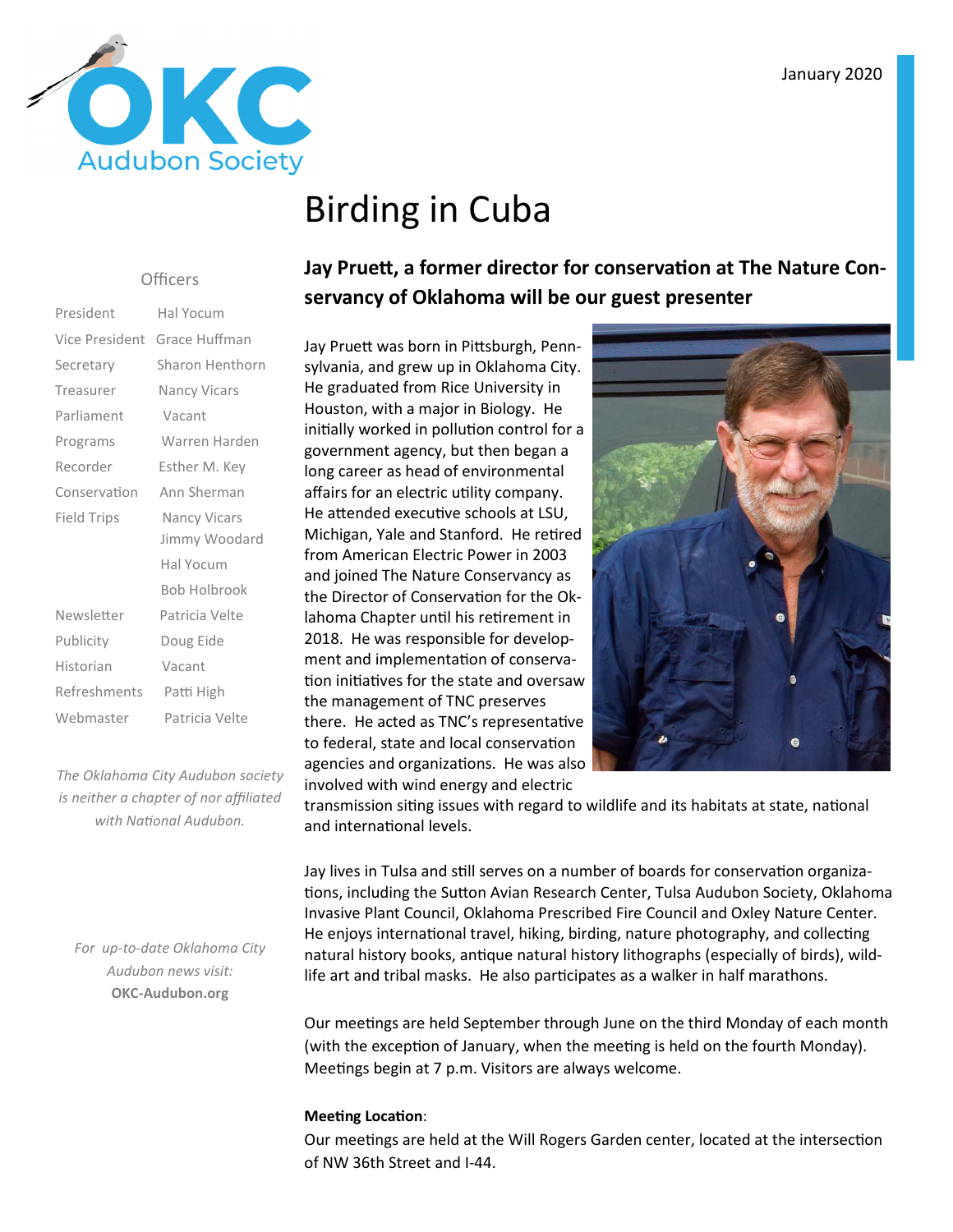# President's Perspective

### FOR THE BIRDS

#### *Hal A. Yocum*

I want to give a little background about myself as your newly chosen President. We members of OCAS are definitely all "for the birds." For me it started on our small dairy farm in central PA as a teenager. My father was a pretty good self-taught naturalist and passed on that interest to myself and my three brothers. That interest was "everything nature" - trees, animals, insects, snakes, frogs, lizards, rocks (especially arrowheads), astronomy, flowers, BUT ESPECIALLY BIRDS! Many birds nested in the trees and fields of our farm - robins, vireos, orioles, woodpeckers, owls, cardinals, titmice, sparrows, quail, even turkeys.

My first rare birds were a bald eagle along the river and a visiting snowy owl the winter I was 14-15. Then came the Boy Scouts and all the many nature related merit badges a scout could earn. There was one called BIRD STUDY. After that I was hooked. I checked out all the Golden Nature Books from the library and eventually bought them all. Later came a real bird book: Birds of Eastern North America by Roger Tory Peterson. That book was my "go to bird book" for many, many years. By the way, bird study merit badge had several requirements. The hardest was to identify 40 birds and that took me about 6 months. My #40 was a brown creeper.

Since then, I always look for and study the birds where I have lived, or visited. That has included PA, MD, NJ, WA, CO, NM, HI, and OK for my military years and Medical Prac tice career. I have visited all but 5 states, as well as Germany, England, France, Egypt, Japan, Australia, Mexico and the Caribbean. So many birds and now that I am older so little time left.

For the next year or two I hope to work with all involved to make our society better and even bigger. We can do that by continuing our wonderful meetings with great speakers, assisting Will Rogers Park with the Bluebird project and public bird walks at Will Rogers and elsewhere in the community.

All of us are interested in a whole menu of Field trips, par ticularly during the spring and fall migration. Every month of the year there are great places, right here in Oklahoma, that many of us have not visited nor birded. There are also several very good, although small, birding conventions here - the Leks and Treks done by the Tulsa Audubon (in April) and the Red Slough Convention held in Idabel (in early May). Special long distance trips to KS, TX, AR are really worth while. When you are up to it, participate in the CBC.

Membership can grow by inviting a friend. Efforts to bring



bird watching to young people whenever we have an opportunity is really the long term future of birding.

I appreciate getting to know most of you over the last 8-9 years and I appreciate how many, many members "step up and step in" to make our bird club what it is.

### **2019 OKC Audubon CBC Results**

OKC Audubon conducted its annual CBC on Saturday Dec 14 and we had 26 count teams and 50 participants in the field including six new participants! A couple of our perineal teams were not able to participate but we look forward to their contributions next year!

A few participants were ambitious and conducted owling and were treated to temps in the mid-40s with very light southwesterly winds. However, shortly after sunrise a frontal boundary rolled through and winds switched all the around to the northeast sustained at  $\sim$  10 mph for the rest of the day. The daytime low barely dipped below 40 degrees but the sun finally came out by mid-afternoon where it moderated back up into the mid-40s. Our efforts comprised of 113 party-hours and 289 miles walked/driven resulted in an impressive 115 species and a total of 47,951 birds.

Several species were extra noteworthy based on range and/ or season as a Lesser Goldfinch amazingly spotted by the Holbrook/Hacker team tops the list! White-winged Scoter, Red-necked Grebe, American Woodcock and Franklin's Gull (3) round out the top five rarities.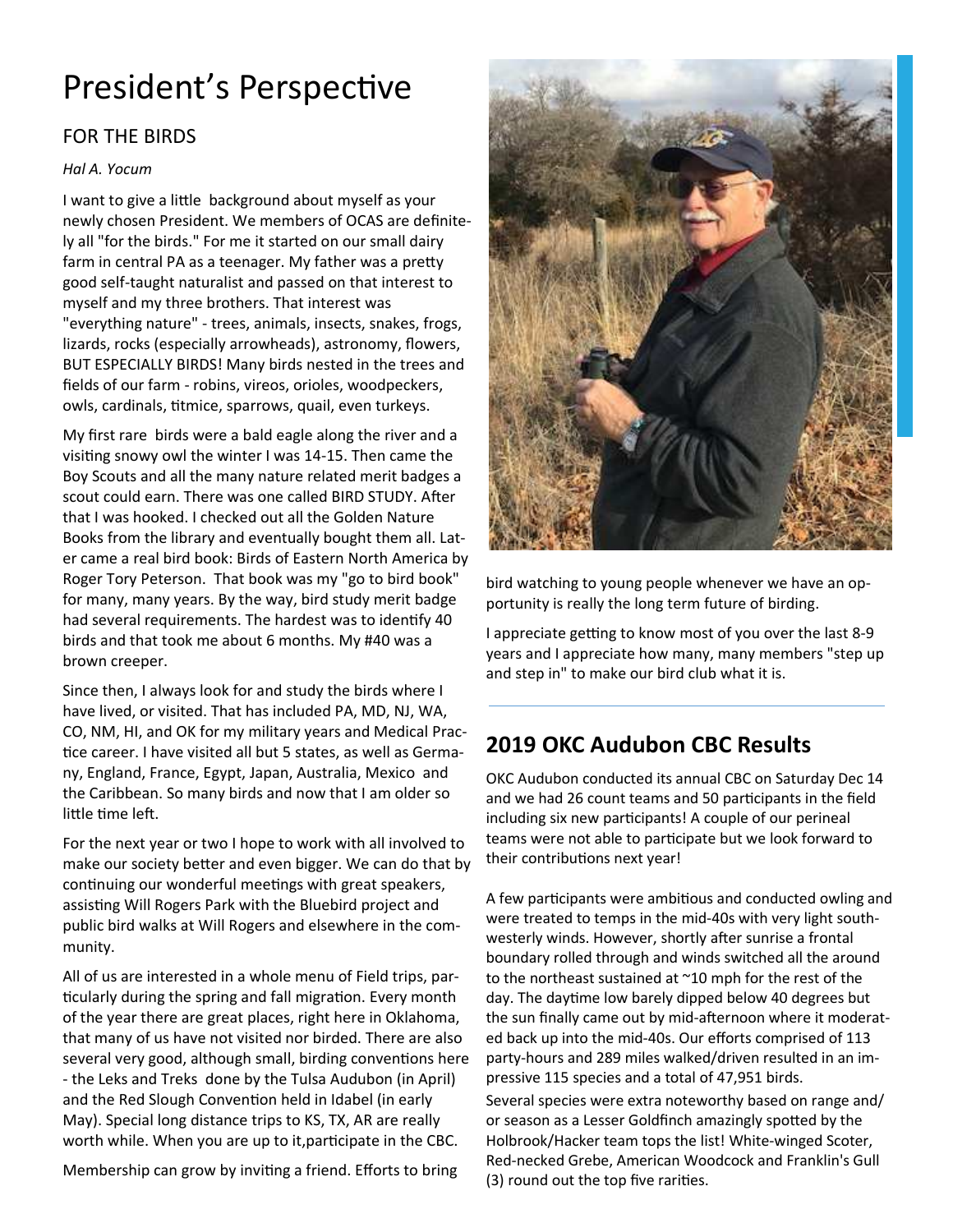Trends also continue to be monitored which includes almost being shut-out on Common Mergansers if not for the heroics of Matt Jung. However, on the flip side, the Shackford team found an impressive flock of nine Chipping Sparrows and along those lines a total of 15 Eastern Phoebes were tallied from 10 separate count teams. Limited shoreline/mudfats at Hefner and Overholser likely contributed to missing on Least Sandpiper and being down on Killdeer.

Other impressive birds and/or numbers include 819 American White Pelicans, 14 Great Egrets, 13 Marsh Wrens (Kuhnert team found eight on the north side of Overholser). Also noteworthy were five Killdeer found at a pond by the Brueggen/Steward team and Brian Marra added an impressive Count Week bird (Surf Scoter) on Dec 15.

I look forward to our club's monthly meeting on Jan 27 (7 pm) at the Will Rogers Garden Center to give a brief summary and answer questions about the Count. Ed Godfrey of The Oklahoman wrote a really nice story (link below) on this year's Count- https:// oklahoman.com/article/5649931/christmas-comes-early-for-oklahoma-city-birders

The complete list is below and it will also be made available on the OKC Audubon Society website - https://okc-audubon.org in CBC Reports. Thank you for making this a very special Count! —*Nathan Kuhnert, Compiler* 

| <b>Species</b>               | #            | <b>Species</b>         | #              | <b>Species</b>           | #              |
|------------------------------|--------------|------------------------|----------------|--------------------------|----------------|
| <b>Cackling Goose</b>        | 74           | Merlin                 | 2              | Winter Wren              | 3              |
| Canada Goose                 | 791          | American Coot          | 576            | Marsh Wren               | 13             |
| Wood Duck                    | 4            | Killdeer               | 13             | Gold.-cr. Kinglet        | 3              |
| Gadwall                      | 189          | Gr. Yellowlegs         | 23             | Ruby-cr. Kinglet         | 19             |
| American Wigeon              | 45           | Wilson's Snipe         | 7              | Eastern Bluebird         | 83             |
| Mallard                      | 805          | Am. Woodcock           | 1              | <b>Hermit Thrush</b>     | $\mathbf{1}$   |
| Northern Shoveler            | 428          | Bonaparte's Gull       | 256            | Am. Robin                | 2053           |
| Northern Pintail             | 1            | <b>Franklin's Gull</b> | 3              | North. Mockingbird       | 77             |
| Am. Green-winged Teal        | 19           | Ring-billed Gull       | 10468          | <b>Brown Thrasher</b>    | 63             |
| Canvasback                   | 156          | <b>Herring Gull</b>    | 58             | Eur. Starling            | 18889          |
| Redhead                      | 21           | Lesser Black-b Gull    | $\mathbf{1}$   | Amer. Pipit              | 1              |
| Ring-necked Duck             | 208          | Forster's Tern         | 5              | <b>Cedar Waxwing</b>     | 368            |
| <b>Greater Scaup</b>         | 1            | Rock Pigeon            | 406            | Or.-cr. Warbler          | $\mathbf{1}$   |
| Lesser Scaup                 | 114          | Eur. Collared-Dove     | 134            | <b>Com. Yellowthroat</b> | $\overline{2}$ |
| <b>Bufflehead</b>            | 68           | White-wing. Dove       | 67             | Y-rumped Warbler         | 174            |
| Common Goldeneye             | 76           | <b>Mourning Dove</b>   | 78             | Spotted Towhee           | 19             |
| <b>Hooded Merganser</b>      | 88           | <b>Gr. Roadrunner</b>  | 1              | Amer. Tree Sp.           | $\mathbf{1}$   |
| Common Merganser             | $\mathbf{1}$ | Gr. Horned Owl         | 1              | Chipping Sp.             | 10             |
| Red-breasted Merg.           | 99           | <b>Barred Owl</b>      | 1              | <b>Field Sparrow</b>     | 14             |
| <b>Ruddy Duck</b>            | 110          | Belt. Kingfisher       | 25             | Sav. Sparrow             | 22             |
| White-winged Scoter          | 1            | Red-headed Wood.       | $\overline{2}$ | <b>Fox Sparrow</b>       | 12             |
| Surf Scoter (count wk.)      | $\mathbf{1}$ | Red-bellied Wood.      | 41             | Song Sparrow             | 171            |
| Common Loon                  | 18           | Y-bellied Sapsucker    | 9              | Lincoln Sp.              | 9              |
| Pied-billed Grebe            | 201          | Downy Wood.            | 56             | Swamp Sparrow            | 9              |
| <b>Red-necked Grebe</b>      | 4            | Hairy Wood.            | 4              | Wh-throated Sp.          | 46             |
| <b>Eared Grebe</b>           | 1            | North. Flicker         | 79             | Harris's Sparrow         | 219            |
| Am. White Pelican            | 879          | Pileated Wood.         | $\overline{2}$ | Wh-crowned Sp.           | 61             |
| <b>Great Egret</b>           | 14           | East. Phoebe           | 15             | Dark-eyed Junco          | 460            |
| <b>Black-cr. Night-Heron</b> | 7            | Blue Jay               | 214            | Longspur sp.             | 25             |
| <b>Bald Eagle</b>            | 1            | Am. Crow               | 197            | North. Cardinal          | 217            |
| Northern Harrier             | 1            | <b>Horned Lark</b>     | 12             | Red-w. Blackbird         | 3512           |
| Sharp-shinned Hawk           | 6            | Carolina Chickadee     | 128            | E. Meadowlark            | 45             |
| Cooper's Hawk                | 6            | <b>Tufted Titmouse</b> | 25             | Meadowlark sp.           | 6              |
| Accipter sp.                 | 1            | Wh-breast. Nut.        | 1              | Com. Grackle             | 86             |
| Red-shouldered H.            | 12           | <b>Brown Creeper</b>   | 1              | <b>Gr-tailed Grackle</b> | 1958           |
| Red-tailed Hawk              | 86           | Carolina Wren          | 97             | <b>B-headed Cowbird</b>  | 1              |
| American Kestrel             | 26           | Bewick's Wren          | 5              | House Finch              | 71             |
| Pine Siskin                  | 4            | Amer. Goldfinch        | 230            | Lesser Goldfinch         | $\mathbf{1}$   |
| <b>House Sparrow</b>         | 164          |                        |                |                          |                |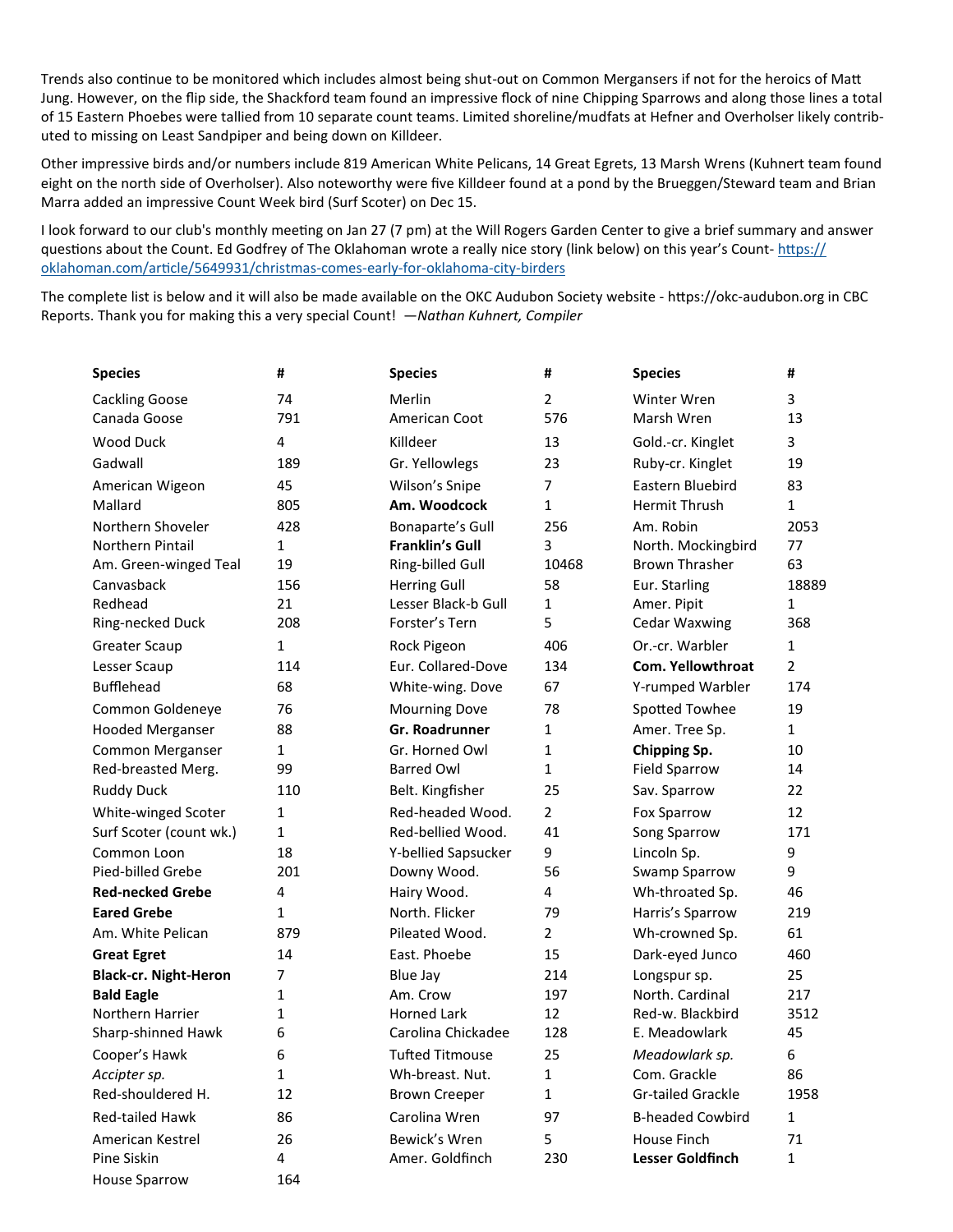### **More Big Bend Adventure August 27, 2019**

By Patti Muzny

Big Bend is an immense National Park and I'm still thinking of all the wonderful experiences we had in and around there last August. So, I'm still writing about Big Bend. In previous stories about this fantastic place, I believe I mentioned that it was HOT! Well, even though it is hot in August in the desert, it does rain… and hail…and the wind can blow the rain and hail sideways. And how do we know this? You have to read to the end!

Our day began with another breathtaking sunrise from the front porch of our Airbnb home a few miles west of Terlingua. We had certainly found a jewel of a place to stay. Around our yard we could see Scaled Quail families, Cactus Wren, Black-throated Sparrow, Rock Squirrel, Pyrrhuloxia, Mourning Doves, Roadrunner and a few other desert species. It was hard to get going in the mornings. There was so much to see in our "yard."

The five of us loaded into Steve's and Mary's CRV and had breakfast omelets at our favorite Chili Pepper Café in Terlingua before heading back into the park. We took Old Maverick Road which was was a little rough, but easily navigated. We spooked a Great Horned Owl along the road and could stop anywhere we liked because we had the place to ourselves.

Our destination was the beautiful Santa Elena Canyon, where we could get down to the Rio Grande and really get the feel of this area. This was one of the areas where it might be possible to see a Common Black Hawk. As we were walking around in the sand at the edge of the river, we spotted our quarry!! And, we not only got to see it perch, but it flew up over our heads and began to soar above the river with a Turkey Vulture.

And it was HOT! When we trudged through the sand to our car, we were rewarded with a beautiful Townsend's Warbler foraging in the trees. We then made our way to Cottonwood Canyon, where Vermillion Flycatchers were everywhere! We got good looks at Western Wood Pewees, Say's Phoebes, Blackchinned Hummingbirds, Summer Tanager, Ladder-backed Woodpecker, Lark Sparrow, Yellow and Wilson's Warblers and a possible Dickcissel. And of course, the ubiquitous Roadrunner.

Next on our agenda was back to the Chili Pepper Café for dinner. We noticed some storm clouds gathering, but we didn't realize Ma Nature might be brewing some remarkable weather. While we were enjoying another late dinner, it began to rain… and rain…and rain…and hail and what moisture was coming down was coming down sideways! We finished our dinner and walked out onto the screen porch at the café, which had a tin roof. Our intent was to jump in the car. The rain was so heavy; it was hard to see the front of the car, which was parked right in front of the café. Steve decided we could make a run for it.

He made a run for it and we hunkered down against the front of the café and wouldn't come out.

He started the car and mo tioned for us to join him. Not us! As the hail began to hammer his car, he drove away across the street and parked against a



building to shield it somewhat from the hail.

Finally, the more ferocious part of the storm moved off into Big Bend and Steve came back for us and we ran to the car and jumped in. Now for the interesting part! To return to our home, there were two areas where water drains from the hills and mud and rocks and other debris can (and did) wash across the paved road. It was very, very dark. It was raining extremely hard and hailing only a little as we drove. When torrential rains hit the desert, flash flooding occurs without warning and can be dangerous. We were fortunate. Steve managed to get us across the two gushing streams of water, mud and rocks that were streaming across the road. We were quite relieved to see our home.

But there was yet another show in the line up from Ma Nature. Our patios faced Big Bend and from our perch on the side of a hill, we got to witness the most amazing lightening show I've seen in a very long time. Everywhere we looked there was lightening of all varieties  $-$  cloud to cloud, cloud to ground, ground to cloud and constant flashing behind the thunderheads as far as we could see. And the crashing, booming, echoing thunder! Such a treat!

While we sat on our patio watching the sky, we heard heavy equipment on the road and realized there had been no traffic for quite some time. The mud and rocks had settled on the road and maintenance crews had closed the road and were plowing the mud and rocks from the asphalt, much like a snow plow would do. It was now about 70 degrees, where it had been well over 100 during the past few days. When the show was over we collapsed into bed and were able to sleep with the win-

dows open. The downside was that Nancy's vehicle was hammered with a few thousand dollars of hail damage. The hail was larger and fiercer just up the road than it was at the café. Steve's car escaped any damage.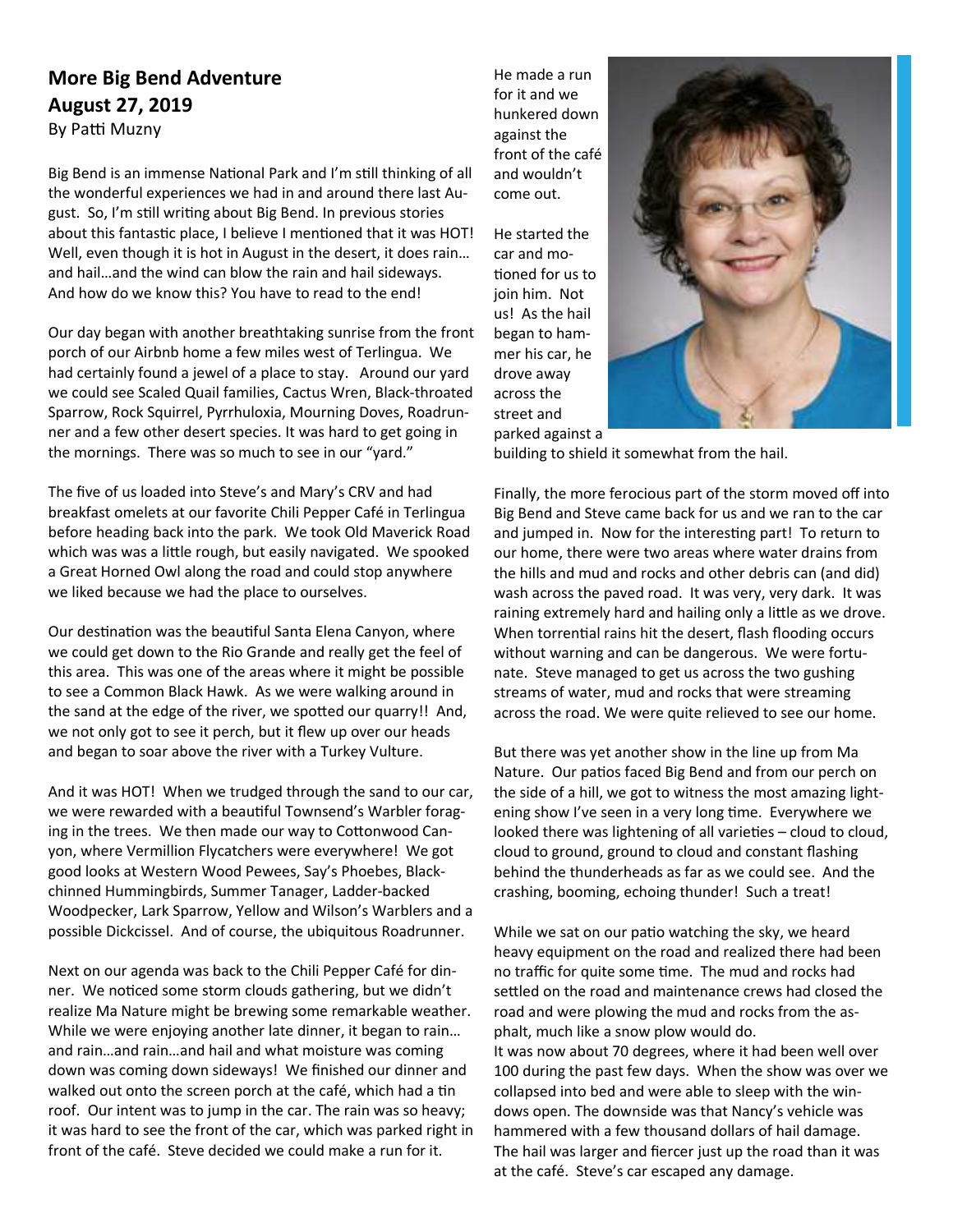# African Dream (Part two)

### *By Nancy Vicars & Warren Harden*

We departed the Mara on day five, flew back to Nairobi and then drove to Arusha, Tanzania, in the Foothills of Mount Kilimanjaro.

The gardens and trails surrounding our lodge were birder friendly indeed! African Firefinch, White-browed Robin-Chat, Red-faced Crombec, Purple Grenadier,



Yellow-vented Bulbul, Red-eyed Dove and Yellow White-Eyes, just to name a few of the more colorful specimens. We enjoyed a small flock of Hadada Ibis that roosted in the trees at dusk. Warren mimicked their raucous calls and they answered right back.

While in Arusha, we visited a Safe Water Ceramics factory and bought ceramic water filters to give to the Maasai villagers. The Maasai are semi-nomadic people with traditional patriarchal society. They rely primarily on cattle as their source of food and are known for their distinctive attire and the semi-permanent villages they construct.

*Yellow-vented Bulbul © JJ Harrison* 

Our next destination was Tarangire

National Park where we added Waterbuck, Dik Dik (always seen in pairs), Impala, an Ostrich on a nest, Olive Baboon, Black-faced Monkey (picnic table robbers) and White-tailed, Banded and Dwarf Mongoose. The Mongoose families make good use of the numerous abandoned termite mounds.

We stayed at the Lake Burunge Tented Camp. Perhaps they could be called semitents?? That is they had solid wood floors, permanent, thatched roofs but the walls and ceilings were canvas.

The following day included "A Day in the Life of a Maasai village." This included talking to the elders, touring a home, meeting extended family members and learning about their customs and traditions.

The next day was spent traveling to Serengeti National Park, enjoying gameviewing and a picnic lunch en route. The first birds we saw as we entered the park were a pair of Kori Bustards! During our picnic stop we added a pair of Red-billed Hornbills attending their nest cavity, Rock Hyrax, Nubian Woodpecker, Namaqua Dove and Ashy Starling.

The next four days and nights were spent in a tented camp. This camp is located directly in a migration path and after our evening meals, we were escorted to our tents, zipped in and were not allowed to venture outside, for good reason.

Night two, we were visited by a Cape Buffalo. The only thing between us was a canvas wall! Night three, a herd of Zebras was right outside our camp when all of a sudden they began to stampede. We then heard a couple of lions roar and hyenas calling. Later, a mother Zebra ran up and down the path outside the tents , panic stricken and screaming for her lost foal.

We witnessed four Cheetahs chase down a young Gazelle and feast on the carcass right beside our vehicle! After finishing this meal, they sat down face to face and licked each other's faces clean…Mother must have taught them good hygiene.

## **OCAS Meeting Minutes**

### 12/16/2019

Secretary, Sharon Henthorn was away. Betz Hacker agreed to take the minutes.

President, Betz Hacker called the meeting to order at 7:05 pm.

**Approval of Minutes**: Minutes from the November, 18, meeting were read and approved.

**Treasurer's Report**: Nancy Vicars gave the treasurer's report and reminded members that 2020 dues were due.

**Christmas Bird Count Report**: Nathan Kuhnert reported on the December 14 CBC (results available on the website) and thanked everyone who par ticipated.

**Oklahoma Ornithological Society Report:** Jimmy Woodard reported that the spring OOS meeting would be held at the Black Mesa on May 10-13. He also noted that they still needed volunteers for CBCs at Black Mesa and Duncan.

**Elections: Marion Homier of the** nominating committee announced that Betz Hacker would be stepping down as president and that Hal Yocum had agreed to replace her. OCAS members voted unanimously for Hal to become the next president. Hal will begin his term in January, 2020.

**Other News: Patti High will take over** as refreshment chair. She will replace Terri Underhill, who will be away much of 2020.

#### Meeting Adjourn

Out-going president, Betz Hacker thanked everyone for bringing a dish to share and adjourned the business portion of the meeting at 7:30 pm.

Following a short break the Tall Tales portion of the meeting began.

Respectfully submitted, Betz Hacker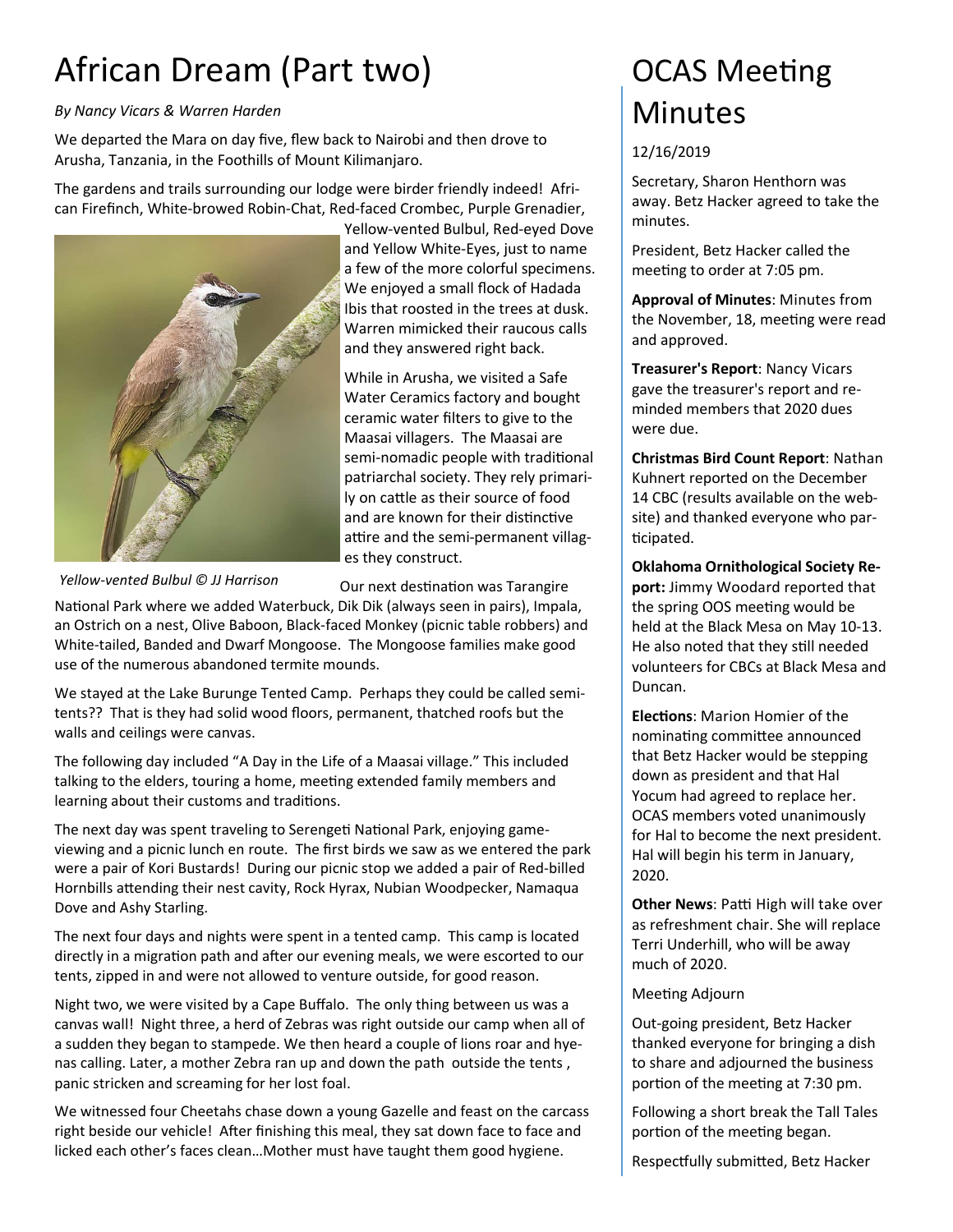# Recorder's Report

December 2019

Weather was unusually nice during December and many birders were out searching for the last birds of the year.

There are a lot of birds to be seen in central Oklahoma; for example, during 2019 Payne County totaled 252 species. Otherwise, 57 species were counted in all 12 counties, 19 in 11 counties and 37 in one county. It is great to see birders becoming more active in all of the counties. Christmas Bird Counts were held in several counties with over 100 species seen on one day at each. Thanks to the many birders whose participation makes these continuing records possible.

On the 1<sup>st</sup> Caleb McKinney spotted Wild Turkey and Horned Grebe at Taylor Lake in Grady County; Braden Farris viewed Prairie Falcon along OK-51 near Hennessey in Kingfisher County and Common Grackle at Purcell Lake in McClain County; Rachel Wrenn found Barred Owl in Norman; Caleb McKinney observed Western Grebe at Lake Hefner Dam Road; and Steve Davis watched Lesser Goldfinch in his yard in OKC. On the 3<sup>rd</sup> Scott Loss identified Western Grebe at Lake Carl Blackwell. On the 4<sup>th</sup> Jimmy Woodward document-



ed **Red-necked Grebe** near Prairie Dog Point at Lake Hefner.

On the 5<sup>th</sup> Steve Davis and Jimmy Woodard counted Hermit Thrush at Meeker Lake in Lincoln County and Common Goldeneye at Paden Sewage Ponds in Okfuskee County; Caleb McKinney with Landon Neumann recognized

**Rough-legged Hawk** and Merlin near Orlando in Payne County; and Nancy Vicars and Patti Muzny noticed Pine Warbler at Little River SP. On the 6<sup>th</sup> Braden Farris got American Kestrel in Seminole County; and Brian Stufflebeam had Redbreasted Nuthatch at Arcadia Lake. On the  $7<sup>th</sup>$  Jacob Crissup located Belted Kingfisher and Pied-billed Grebe at Wes Watkins Lake Campground.

On the 8<sup>th</sup> D&D Norris added White-throated Sparrow and Yellow-rumped Warbler at Kairworks Garden in Logan County. In Canadian County Chris Butler encountered Short-eared Owl near Calumet; and Brian Marra with Chase Moxley confirmed Hooded Merganser, Marsh Wren, and Spotted Towhee at Stinchcomb WR. On the 10<sup>th</sup> Zach DuFran reported Sharp-shinned Hawk and Brown Thrasher at home in Norman. On the 12<sup>th</sup> Taylor Harting tallied Loggerhead Shrike and Northern Harrier on Fort Reno Road; and John Moyer came across Greater Roadrunner at Lake Thunderbird State Park. On the 13<sup>th</sup> Chris Butler discovered Bald Eagle and Ruby-crowned Kinglet at Prague Lake City Park in Lincoln County.

On the 14<sup>th</sup> Zach DuFran saw Carolina Chickadee near Goldsby in McClain County; Jacob Crissup recorded Blackcrown Night-Heron plus an abnormally large flock of gulls and blackbirds hanging around a compost facility near NW 63<sup>rd</sup> & Kilpatrick Turnpike; and Larry Mays verified Marsh Wren and Red-necked Grebe at Prairie Dog Point. On the 15<sup>th</sup> Brian Marr photographed 1<sup>st</sup> winter Surf Scoter at Lake



Hefner Stars and Stripes Park. On the 16<sup>th</sup> Caleb McKinney detected **Red Crossbill** and Fox Sparrow at Couch Park in Stillwater. On the 19<sup>th</sup> Larry Mays turned up Northern Shoveler and Ring-necked

Duck in Seminole County. On the 20<sup>th</sup> Christie Stoops found Canvasback and Dark-eyed Junco at Cottonwood Creek in Logan County; and Daniel Martin added Least Sandpiper at Arcadia Lake.

On the 21<sup>st</sup> Aaron Milligan documented Pileated Woodpecker near Macomb in Pottawatomie County; Angel Carter spotted a flock of Cedar Waxwings near Blanchard in McClain County; Carol Enwall watched Pine Siskin in Norman; and Landon Neumann identified White-winged Scoter at Lake Hefner. In Payne County at Lake Carl Blackwell Mike Yough observed Common Goldeneye and Brewer's Blackbird; and Tim O'Connell recognized Hermit Thrush and Swamp Sparrow. On the 22<sup>nd</sup> Jason Shaw noticed Yellowbellied Sapsucker in Chickasha. On the 23<sup>rd</sup> Tom Kennedy located Barn Owl near Geary in Canadian County. On the 24<sup>th</sup> Mike Hudson viewed Forster's Tern at NW 63<sup>rd</sup> & Kilpatrick Turnpike. On the 25<sup>th</sup> Deb Hirt had Northern Pintail and Canvasback at Boomer Lake Park.

On the 26<sup>th</sup> Linda Jones discovered Harris's Sparrow at the Lazy J in Lincoln County; Rich Glassford reported Greater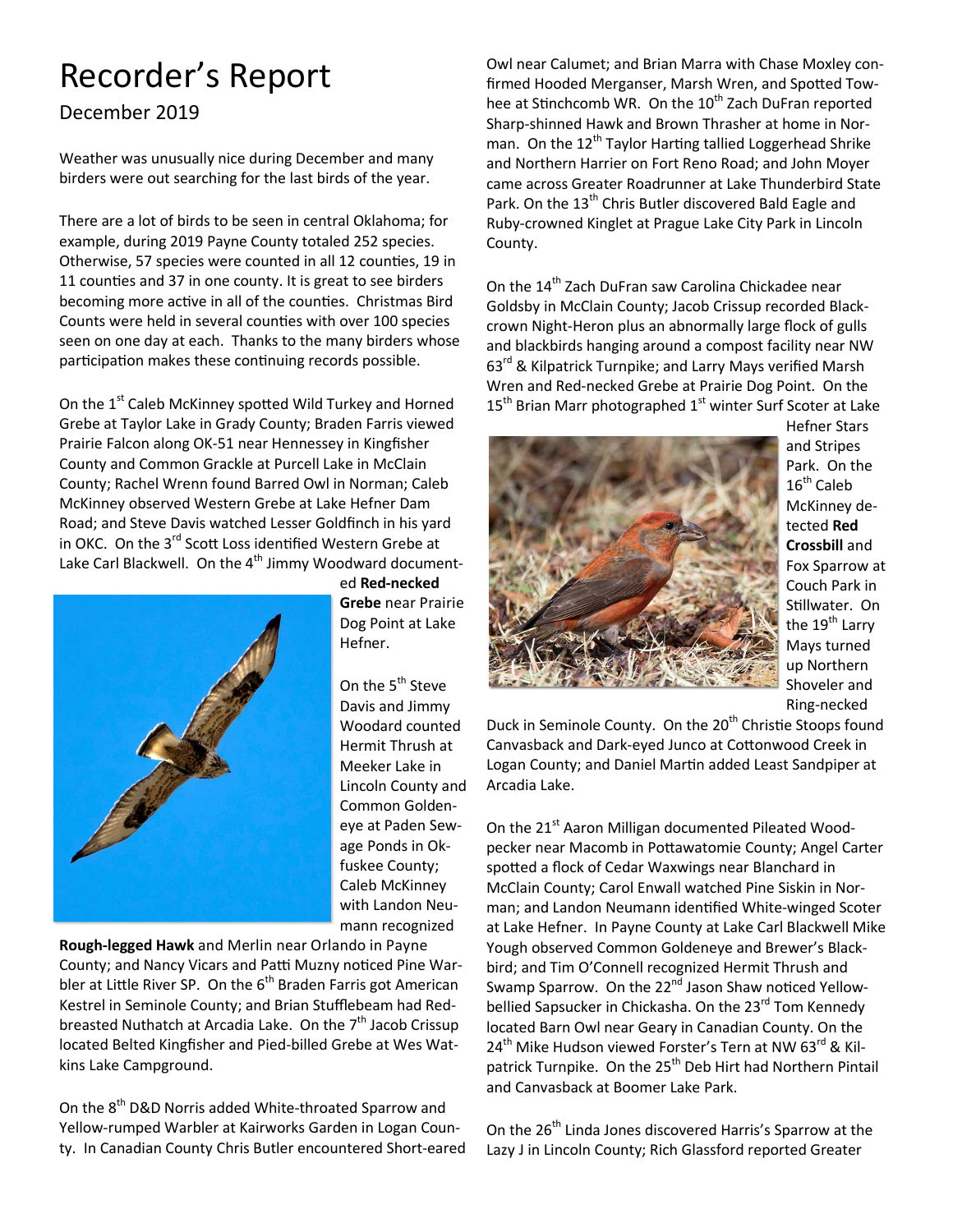Yellowlegs at Stinchcomb WR; Deanne McKinney encountered Great Egret at Saint Francis West Lake in OKC; and Sean Washington came across Black-crowned Night-Heron at OKC Zoo Lake. On the 27<sup>th</sup> Cindy Crane got Snow Goose, Greater White-fronted Goose, Cackling Goose and Canadian Goose in a field north of Piedmont. Nathan Moses counted Northern Shoveler at Kitchen Lake in Cleveland County; Matt Radford confirmed LeConte's Sparrow in Stillwater; and Nathan Moses added Horned Grebe and Common Loon at Lake Hefner's Dam Road. On the 28<sup>th</sup> Andrew Burnett detected Bewick's Wren at Zion Park in Yukon; Beth Brueggen found American White Pelican at Lake Overholser; and Sam S heard Eastern Screech-Owl in OKC.

On the 29<sup>th</sup> JC Avena recorded Red-tailed Hawk along I-35 in Garvin County. In Cleveland County James Hubbell had White-throated Sparrow and White-crowned Sparrow east of Lake Stanley Draper; Joe Grzybowski verified LeConte's Sparrow, Redhead, and Common Goldeneye around Norman east; John Moyer turned up Yellow-bellied Sapsucker at home in Norman; while Patti and Brian Muzny and Nancy Vicars tallied Pileated Woodpecker at Hickory Hill Camp at Lake Thunderbird SP. On the  $30<sup>th</sup>$  Jared Engelbert saw Greater Roadrunner in Guthrie; and Alex Harman spotted Bald Eagle at Boomer Lake Park in Stillwater. And so, ends 2019; what will 2020 bring?

In the Central Oklahoma area during December 2019, **142** species were reported with **3** new species bringing the total for 2019 to **283.** I appreciate those who help provide the history of central Oklahoma birds. Information is accessed at: ebird. 2019 eBird: An online database of bird distribution and abundance [web application]. eBird Cornell Lab of Ornithology, Ithaca, New York. Available: http://www.ebird.org/subnational1/US -OK/region. (Accessed: December 31, 2019). And occasionally from Facebook and the OKBIRDS List. I can be contacted by e-mail at emkok@earthlink.net. Esther M. Key, Editor.

## **DUES NOTICE**

It's time once again to renew your annual membership for 2020. OCAS dues are \$15 per household and may be paid at the monthly meetings, online at our website http://www.okcaudubon.org or mailed to Nancy Vicars, Treasurer, 24 SE 57th St., OKC 73129.

# Conservation

*By Ann Sherman* 

### **BIRDS ARE VANISHING FROM NORTH AMERICA**.

The journal *Science* reports the number of birds in the US and Canada has fallen by 29% since 1970. There are 2.9 billion, yes, billion fewer birds taking wing now than there were 50 years ago. Europe is experiencing a similar loss of birds.



Dr. Young of UC Santa Barbara says stopping the decline will require immense effort. Habitats must be defended, chemicals restricted, buildings redesigned, "We are overusing the world, so it's affecting everything."

My normal reaction to overwhelmingly bad news to is bring it down to a local level. I might be able to cope and change things in my own life. It's amazing what a person can get done at the local level. Small things add up. I haven't solved the problems yet but it's churning around in my brain.

My normal visitors to the yard feeders included lots of sparrows, blue jays, cardinals, 3 types of woodpeckers, 3 types of doves, white winged doves making rare visits, starlings, nuthatches, tit mice, wrens nested in my bathroom window, house and gold finches, juncos by the score, an occasional brown thrasher. The usual back yard city visitors.

Recently the death of my mother sent me into a deep depression. My only solace was the birds. My morning chair has a clear view of the feeders. I sat there for a month. Not just in the morning. I fed the birds. Better than I fed myself. I spent most of my days of mourning there.

Not one woodpecker has come to the suet. Not one. Few blue jays visited. Few cardinals. Few juncos. Few house finches, no gold finches. There is a group of about 18 white winged doves that come. I have never seen more than 2 at a time. No mourning doves, few ringed neck doves. I considered them a pest....now I miss them. No nut hatches. No tit mice. A few chickadees slip in in the afternoon. Where are my old friends?

I added some platform feeders to outwit the feral cats. The doves love those. I kept the tube and suet feeders. No one is coming to those.

I can't be the only one who is seeing changes at the back yard level. What have you noticed in your yards? Please send me your findings and I will put them in the next newsletter annsphoto@cox.net. Please include any ideas about how to make life better for our winged friends.

**Update from the morning chair**: Goldfinches! There are a half dozen or so Goldfinches on the feeders. I saw a couple Juncos this morning. Life is better when old friends come to call.